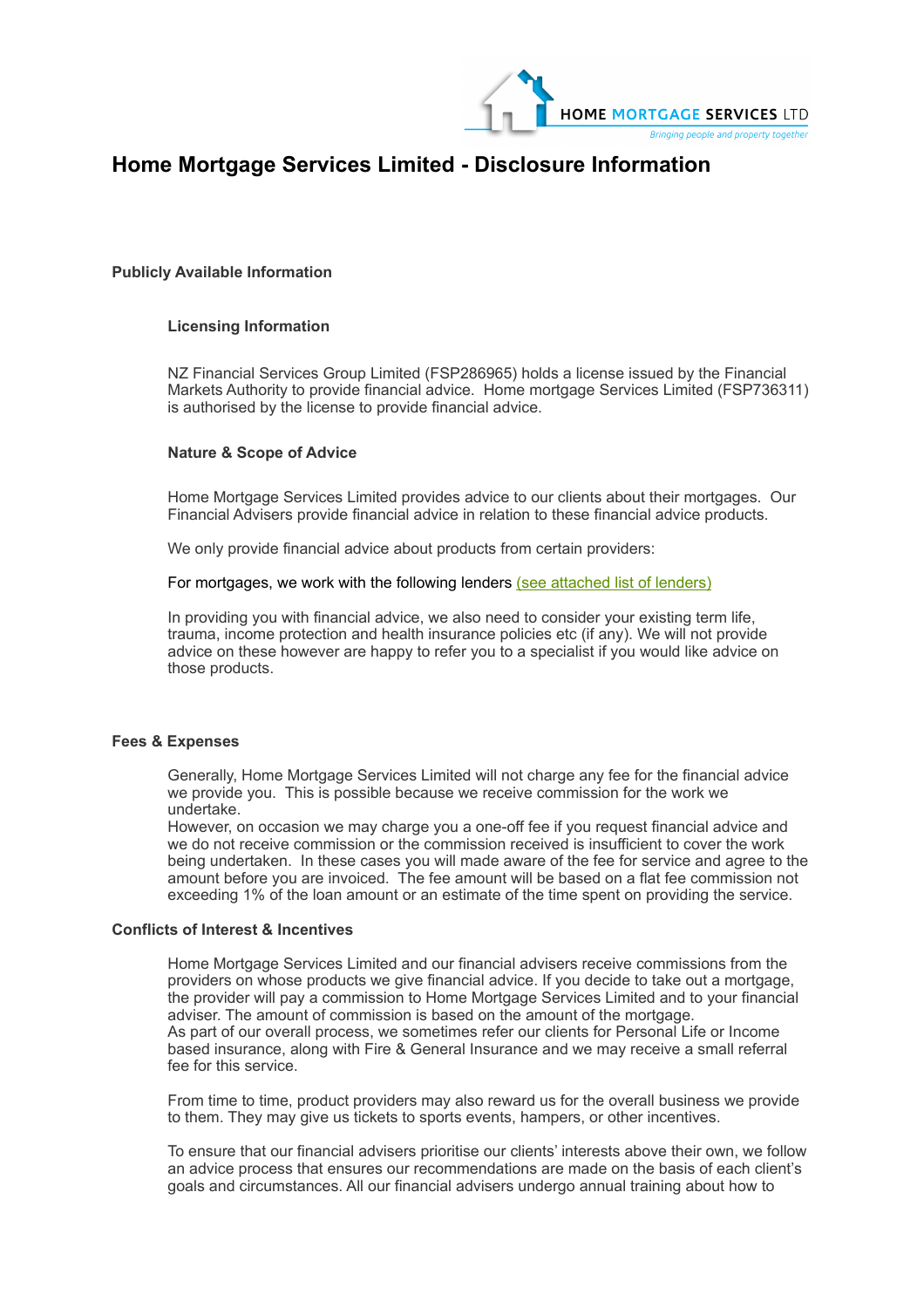manage conflicts of interest. We maintain registers of conflicts of interests, and the gifts and incentives we receive.

# **Complaints Handling & Dispute Resolution**

If you are not satisfied with our financial advice service you can make a complaint by emailing info@homemortgageservices.co.nz, or by calling: 04 570 1146. You can also write to us at: 7 Fitzwilliam Terrace, Tawa, Wellington 5028.

When we receive a complaint, we will consider it following our internal complaints process: We will consider your complaint and let you know how we intend to resolve it. We may need to contact you to get further information about your complaint.

We aim to resolve complaints within 10 working days of receiving them. If we cannot, we will contact you within that time to let you know we need more time to consider your complaint. We will contact you by phone or email to let you know whether we can resolve your complaint and how we propose to do so.

If we cannot resolve your complaint, or you aren't satisfied with the way we propose to do so, you can contact Financial Services Complaints Limited (FSCL).

FSCL provides a free, independent dispute resolution service that may help investigate or resolve your complaint if we haven't been able to resolve your complaint to your satisfaction. You can contact FSCL emailing complaints@fscl.org.nz, or by calling: 0800 347 257. You can also write to them at: Level 4, 101 Lambton Quay, Wellington 6011.

Home Mortgage Services Limited Membership number #5648

# **Duties Information**

Home Mortgage Services Limited, and anyone who gives financial advice on our behalf, have duties under the Financial Markets Conduct Act 2013 relating to the way that we give advice.

We are required to:

- give priority to your interests by taking all reasonable steps to make sure our advice isn't materially influenced by our own interests
- exercise care, diligence, and skill in providing you with advice
- meet standards of competence, knowledge and skill set by the Code of Professional Conduct for Financial Advice Services (these are designed to make sure that we have the expertise needed to provide you with advice)
- meet standards of ethical behaviour, conduct and client care set by the Code of Professional Conduct for Financial Advice Services (these are designed to make sure we treat you as we should and give you suitable advice).

This is only a summary of the duties that we have. More information is available by contacting us, or by visiting the Financial Markets Authority website at [https://www.fma.govt.nz](https://www.fma.govt.nz/).

# **Contact Details**

Contact details:

Home Mortgage Services Limited (FSP736311) is the Financial Advice Provider.

You can contact us at: Phone: 04 570 1146, Email: [info@homemortgageservices.co.nz](mailto:info@homemortgageservices.co.nz), Address: 7 Fitzwilliam Tce, Tawa, Wellington,5028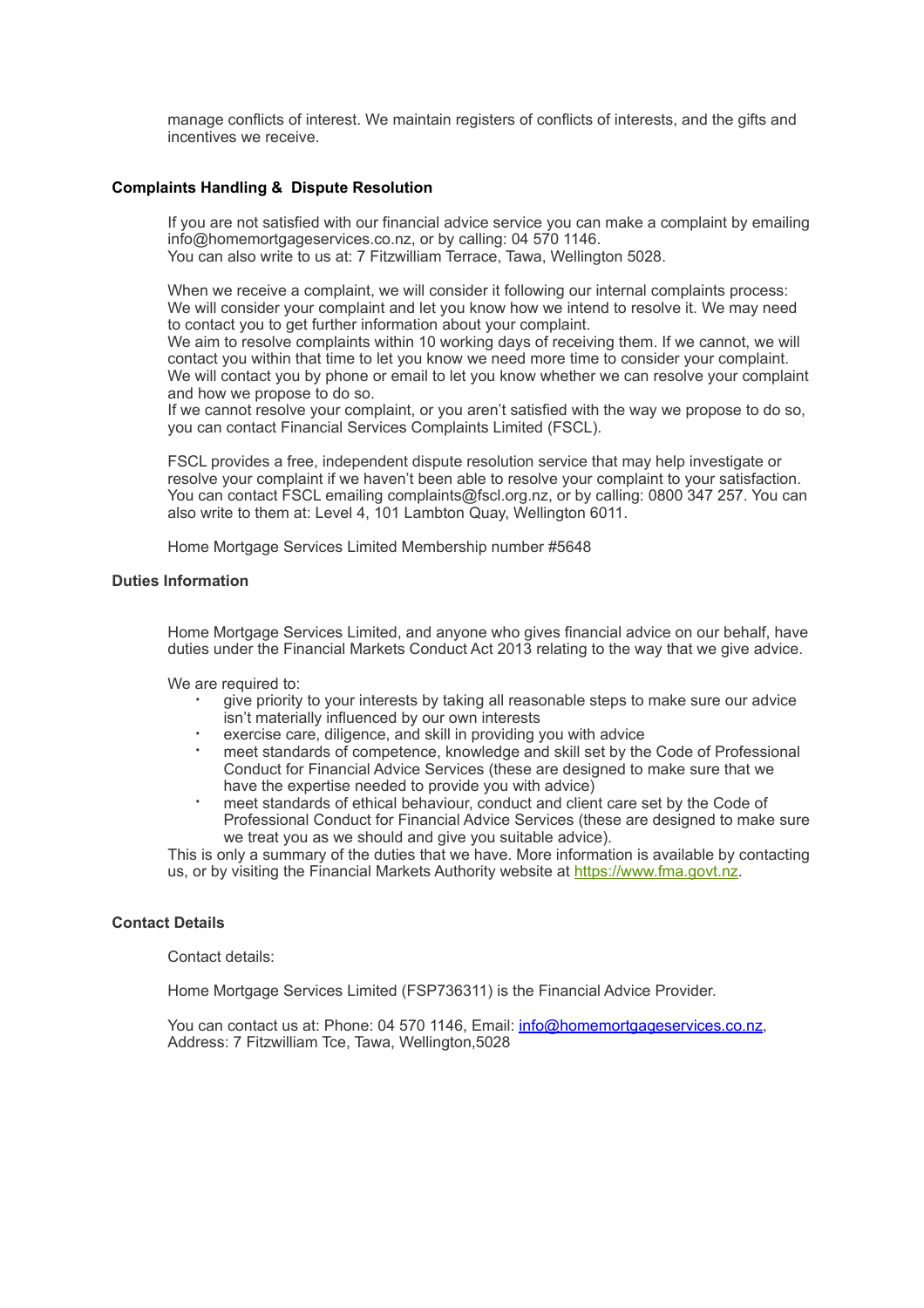**Lenders we work with:** 















**AVANTI | FINANCE**